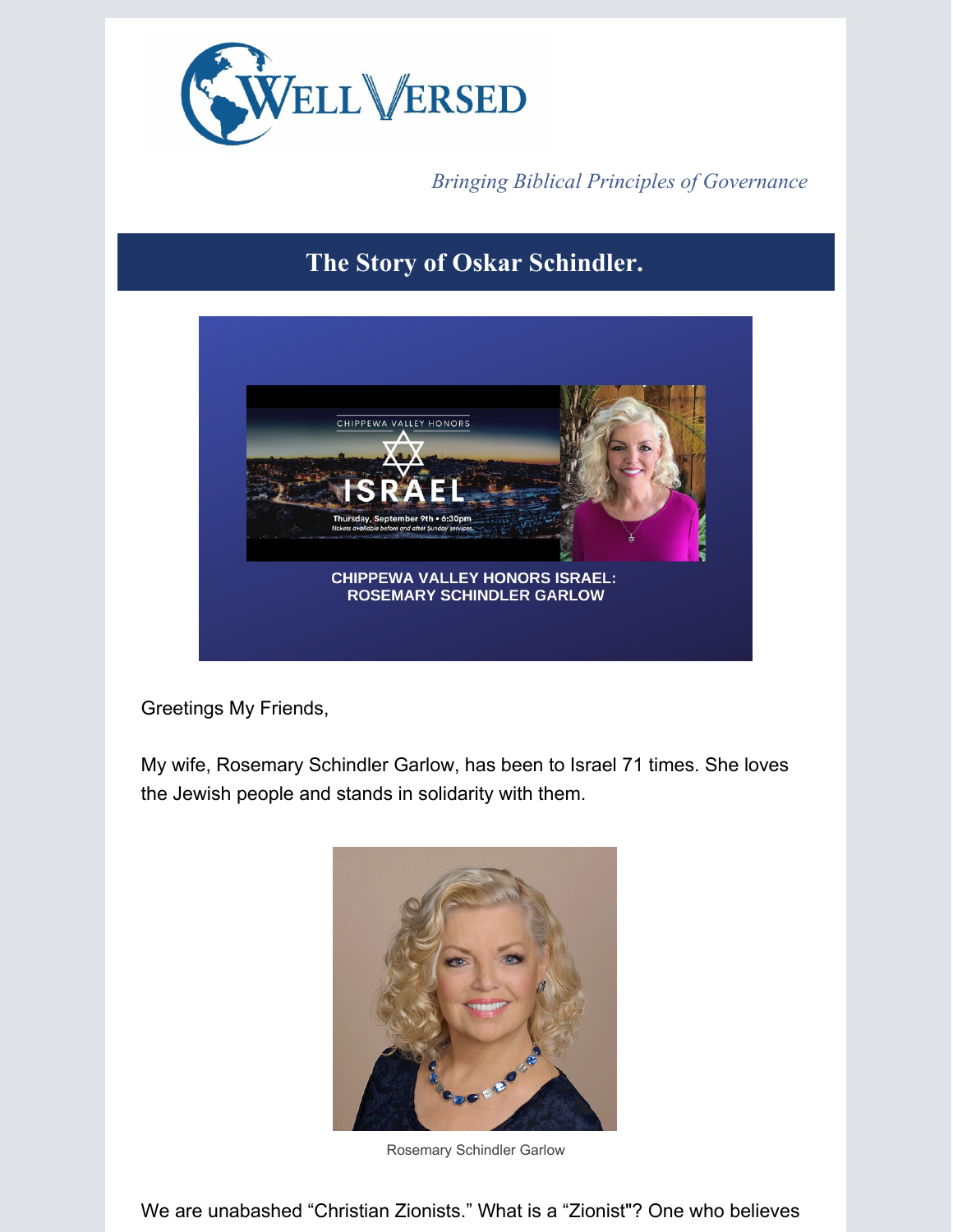the Jews have a right to:

- exist
- have a homeland (Israel)
- defend themselves
- regather from all over the world to come to Israel.

My wife's family shares the same surname as Oskar Schindler, being connected to him.

(My first wife died of cancer eight years ago. I met and married Rosemary seven years ago. Rosemary's late husband was a Schindler.) When Rosemary and her family connected with the Schindler's in Europe, they sent many of Oskar's personal memorabilia to Rosemary, so she could continue his legacy and stand with the Jewish people and the State of Israel. Rosemary shows some of those items in her presentation *(linked below)*.

In a talk recently given at the "Chippewa Valley Honors Israel" event in Eau Claire, Wisconsin, Rosemary talks about how to stand with Israel, and discusses the role that Oskar Schindler played in defending the Jews.

## **CLICK HERE TO WATCH ROSEMARY'S [PRESENTATION.](https://app.videosquirrel.app/watch/2041)**

*Thank you for supporting Well Versed. If you would like to have your own shofar, and support Well Versed, click here: <https://www.wellversedworld.org/shofar-2021/>*

*If you would like to have a beautiful Biblical calendar, for a donation of any amount, click here: <https://www.wellversedworld.org/2021-2022-biblical-calendar/>*

## **Bringing biblical principles of governance to government leaders …and to the people who elect them!**



Dr. Jim Garlow, CEO/Founder-Well Versed & Rosemary Schindler Garlow, Co-Founder-Well Versed

*Consider giving a tax-deductible donation to Well Versed, a 501(c)3 non-profit*